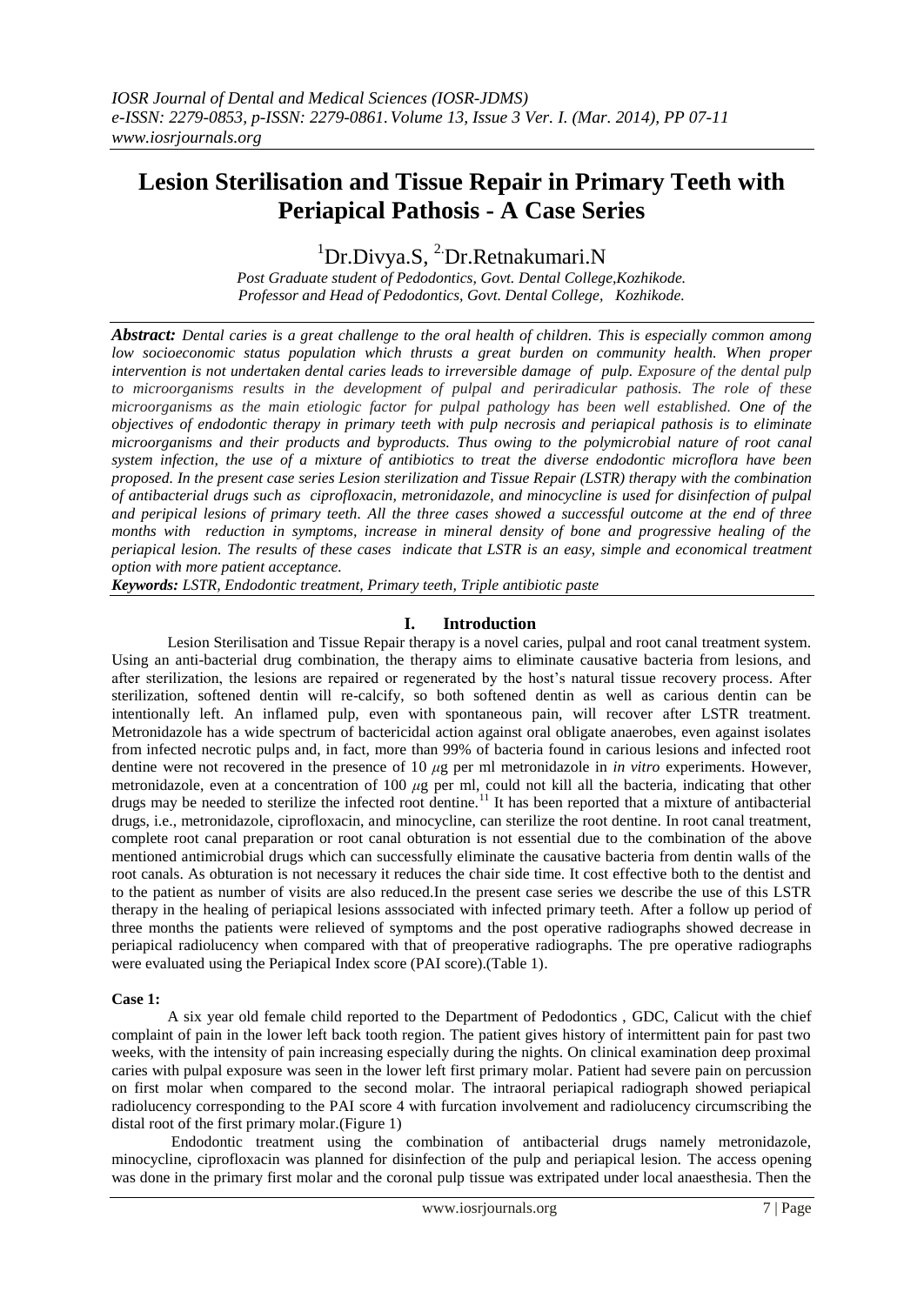triple antibiotic paste was placed in the pulp chamber over the root canal orifices and glass ionomer restoration was given as a coronal seal. Patient was reviewed after three months. Patient was asymptomatic with abscence of pain and the radiograph at the recall visit showed definite reduction in periapical radiolucency with bone formation both at the furcation area and periradicular region. (Figure 2)

### **Case 2:**

The second case describes the endodontic treatment undergone by a six and a half year old male child reported to the Department of Pedodontics , GDC, Calicut with the chief complaint of pain and swelling in the lower left back tooth region. The patient gives history of swelling for past two days. On clinical examination, patient had dentoalveolar abcsess in relation to the left second primary molar region. The periapical radiograph showed radiolucency involving the furcation and circumscribing the mesial root of the second primary molar with PAI score corresponding to 5. (Figure 3) Lesion sterilisation therapy was planned for the same tooth.

The access cavity was prepared in the lower left second primary molar. The necrotic pulp tissue was removed and the canals were irrigated with sodium hypochlorite and normal saline alternatively. Triple antibiotic mix paste was placed in the pulp chamber and the coronal seal was provided with glass ionomer cement.

After a three month follow up, the patient was asymptomatic with absence of pain and abscess in relation to left second primary molar region. The periapical radiograph showed healing of periapical lesion with increase in mineral density in bone and reduction in periapical radiolucency. (Figure 4)

### **Case 3:**

In this case a five year old male child reported to the Department of Pedodontics , GDC, Calicut with the chief complaint of pain in the lower left back tooth region. The patient gives history of pain for past 2 weeks during night. On clinical examination left lower first primary molar had caries with pulpal exposure. There was dentoalveolar abscess in relation to the same tooth The radiograph showed mild furcation involvement. (Figure 5) At this visit the access cavity was prepared and the pulp was extripated. The root canals were irrigated with sodium hyppchlorite and normal saline , triple antibiotic paste was placed in the pulp chamber and sealed with glass ionomer cement. Patient was completely relieved of symptoms and abscess had subsided by the end of three months. The periapical radiolucency had significantly reduced . (Figure 6)

### **II. Discussion:**

The teeth with infected root canals, particularly those in which infection has reached the periradicular tissues are a common problem in primary dentition. Early loss of primary teeth can cause number of problems, such as - ectopic eruption, disturbance of eruption sequence, drifting of erupted teeth, space loss for the successor permanent teeth, development of aberrant habits such as tongue thrusting, alterations in speech, and impairment of function. Thus it is important that primary dentition should be maintained in the dental arch, provided it can be restored to function and remain free from the disease.

Endodontic therapy plays an important role in removing bacteria, their by-products and their substrates, by disrupting and destroying the microbial ecosystem through chemical and mechanical methods. Different drugs and medicaments have also been suggested to accompany these techniques with varying success rate. Metronidazole has a wide spectrum of bactericidal action against oral obligate anaerobes. It has been found that obligate anaerobes form majority of isolates from carious lesions, infected root dentin, and from nonexposed pulp tissue. However, metronidazole even at higher concentrations could not eradicate all the bacteria from carious lesions, indicating the necessity of some additional drugs to sterilize these lesions.<sup>2</sup> Tetracycline is known to enhance the growth of host cells on dentin, not by antimicrobial action, but via the exposure of embedded collagen fibers or growth factors. Triple antibiotic paste, on the other hand, contains both bactericidal (metronidazole, ciprofloxacin) and bacteriostatic (minocycline) components.<sup>3</sup>Thus, it was seen that a mixture of antibacterial drugs, i.e. ciprofloxacin, etronidazole, and minocycline can sterilize carious lesions, necrotic pulps, and infected root dentine of deciduous teeth.<sup>2</sup> The combination of drugs has been shown to penetrate efficiently through dentine from the prepared root canals especially from the ultrasonically irrigated root canals. The commercially available drugs are powdered and mixed in a ratio of 1:3:3 (3 Mix) and mixed either with macrogol-propylene glycol (3 Mix-MP) or a canal sealer (3 Mix-sealer). A 1:1:1 ratio of the drug combination has also been used. Although the volume of the drugs applied in this therapy is small, care should be taken to check if the patients are sensitive to chemicals or antibiotics. A disadvantage of the triple antibiotic paste is tooth discoloration induced by minocycline. Cefaclor and fosfomycin are proposed as possible alternatives for minocycline, in

## terms of their antibiotic effectiveness.<sup>3</sup>

Windley et al  $(2005)^4$  in the animal study showed that a statistically significant reduction in bacteria, cultured from infected immature dog teeth, was found following the irrigation and antibiotic paste protocol used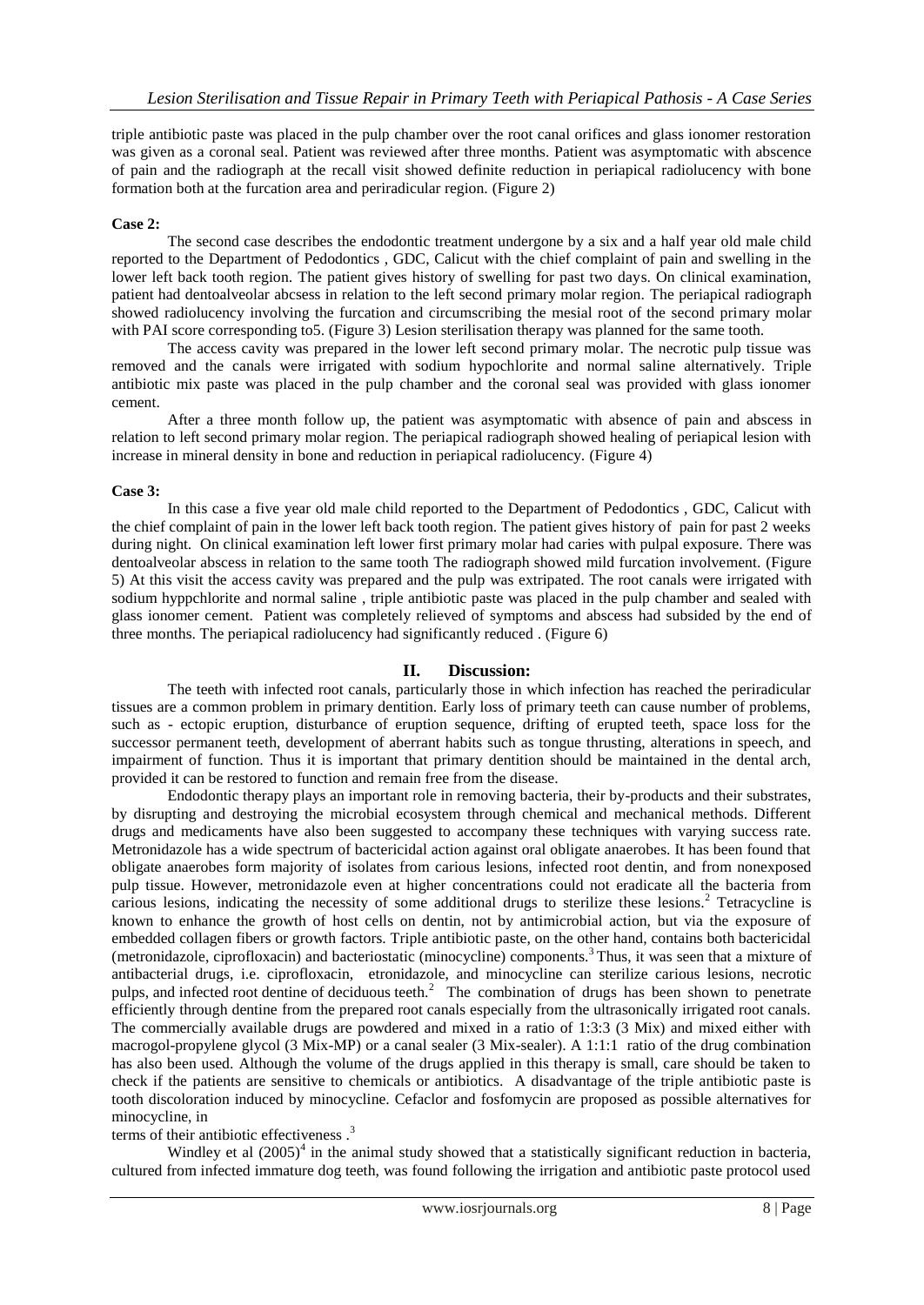in this study. Of the 30 samples that cultured bacteria before treatment, 90% remained positive following irrigation with 10 ml of 1.25% NaOCl. However, this dropped to 30% following the application of the triple antibiotic paste for 2 wk.

Akgun et al  $(2009)^5$  used triple antibiotic paste as a disinfectant for a traumatized immature tooth with a periapical lesion and found that after 4 months, the patient had no symptoms, and a radiograph showed the radiolucency had completely resolved.

Raison Bose compared TAP, calcium hydroxide, and formocresol as intracanal medicaments in nonvital young permanent tooth. The triple antibiotic group showed the highest percentage increase in the dentin wall thickness compared with the other two groups. TAP can help promote functional development of the pulp– dentin complex. Reynolds *et al*. achieved revascularization of a necrotic bicuspid using TAP.TAP contains both bactericidal metronidazole, ciprofloxacin) and bacteriostatic (minocycline) agents to allow for successful revascularization.<sup>6</sup>

Tauksheje et al $(2004)^7$  evaluated the effectiveness of LSTR in primary teeth. They found that in 87 cases after a follow up period of 680 days found that infected primary teeth were relieved of symptoms such as abscess, gingival fistulae and pain and the teeth remained asymptomatic until their exfoliation.

Prabakar et al  $(2008)^2$ evaluated clinical and radiographic success of endodontic treatment

of infected primary teeth using combination of ciprofloxacin, metronidazole, and minocycline.

They found that endodontic treatment using antibacterial mix (a combination of ciprofloxacin, metronidazole, and minocycline mixed with propylene glycol and macrogol) in primary teeth has shown good clinical and radiographic success. They also found that all the treated cases were clinically and radiographically successful with removal of necrotic coronal and accessible radicular pulp tissue when compared with only coronal pulp removal.

Manisha Agaerwal et al  $(2011)^8$  assessed the efficacy of LSTR and pulpotomy against the conventional pulpectomy treatment. They concluded that LSTR and pulpotomy were effective but long term follow up is needed for LSTR to consider its efficacy.

Jaya et al  $(2012)^9$  evaluated and compared the clinical and radiographic effectiveness of Ciprofloxacin, Minocycline, Metronidazole combination with Ciprofloxacin, Minocycline and Tinidazole combination when used for Lesion Sterilization and Tissue Repair in primary teeth . they observed no statistically significant difference between both the groups and thus a combination of Ciprofloxacin, Minocycline and Tinidazole antibacterial drugs can be used on teeth pulpally involved with physiologic root resorption.

In the present case series a combination of metronidazole, ciprofloxacin and minocycline was used. Commercially available tablets Ciprofloxacin 500mg, Metronidazole 200mg, Minocycline 100mg were purchased and powdered with mortar and pestle. A ratio of 1:1:1 was used to prepare the antibiotic mixture.<sup>10</sup> The powder was mixed with commercially available ciprofloxacin ointment at the time of treatment and placed in the pulp chamber.

It was observed that in all the three cases symptoms such as pain and swelling resolved and there was a reduction in the periapical radiolucency as indicated by the PAI score<sup>11</sup> within three months. This shows that LSTR is an effective treatment in the management of infected primary teeth. In most cases,the treatment can be completed in one visit and patient acceptance is more. As the primary teeth is preserved more complicating procedures such as extraction followed by fabrication of space maintainer appliances are eliminitated. Thus this procedure is both less time consuming and cost effective.

## **III. Conclusion:**

The Lesion sterislisation ant tissue repair therapy is simple, painless, time-saving, and with less of a burden to patients physically and mentally. Thus, patient compliance and cooperation of patients is predicable,which is of great concern in the management of Pediatric patients. This procedure might disinfect the severely infected deciduous teeth and allow it to function as a space maintainer until the eruption of its permanent successor. This new concept should be considered especially in cases where prognosis is poor with the conventional pulpectomy procedure in primary teeth with furcation involvement and severe bone loss .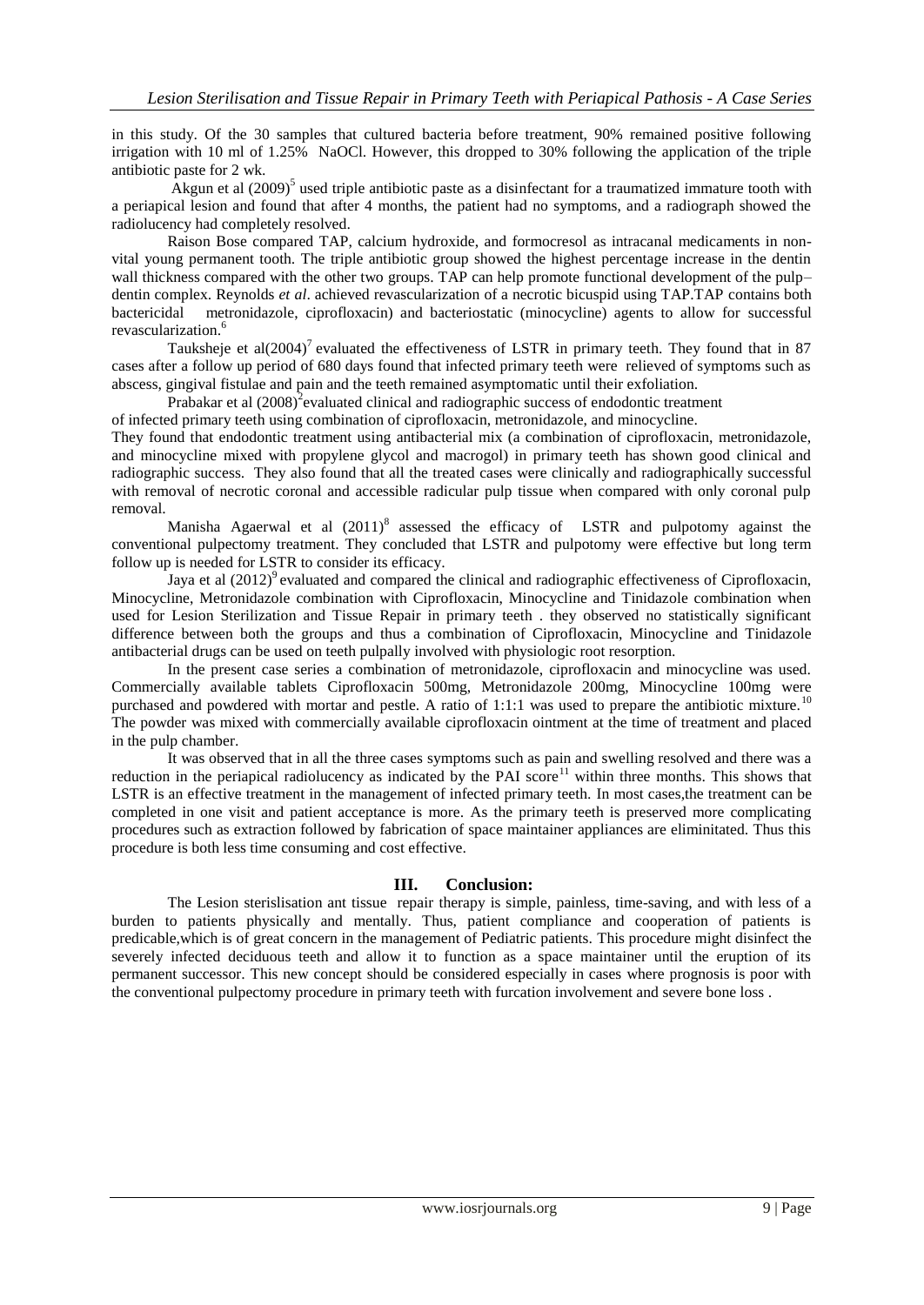



**Figure 2: Case 1 Postoperative - 3month follow up**



**Figure 3: Case 2 Preoperative**



**Figure 4: Case 2 Postoperative - 3month follow up**